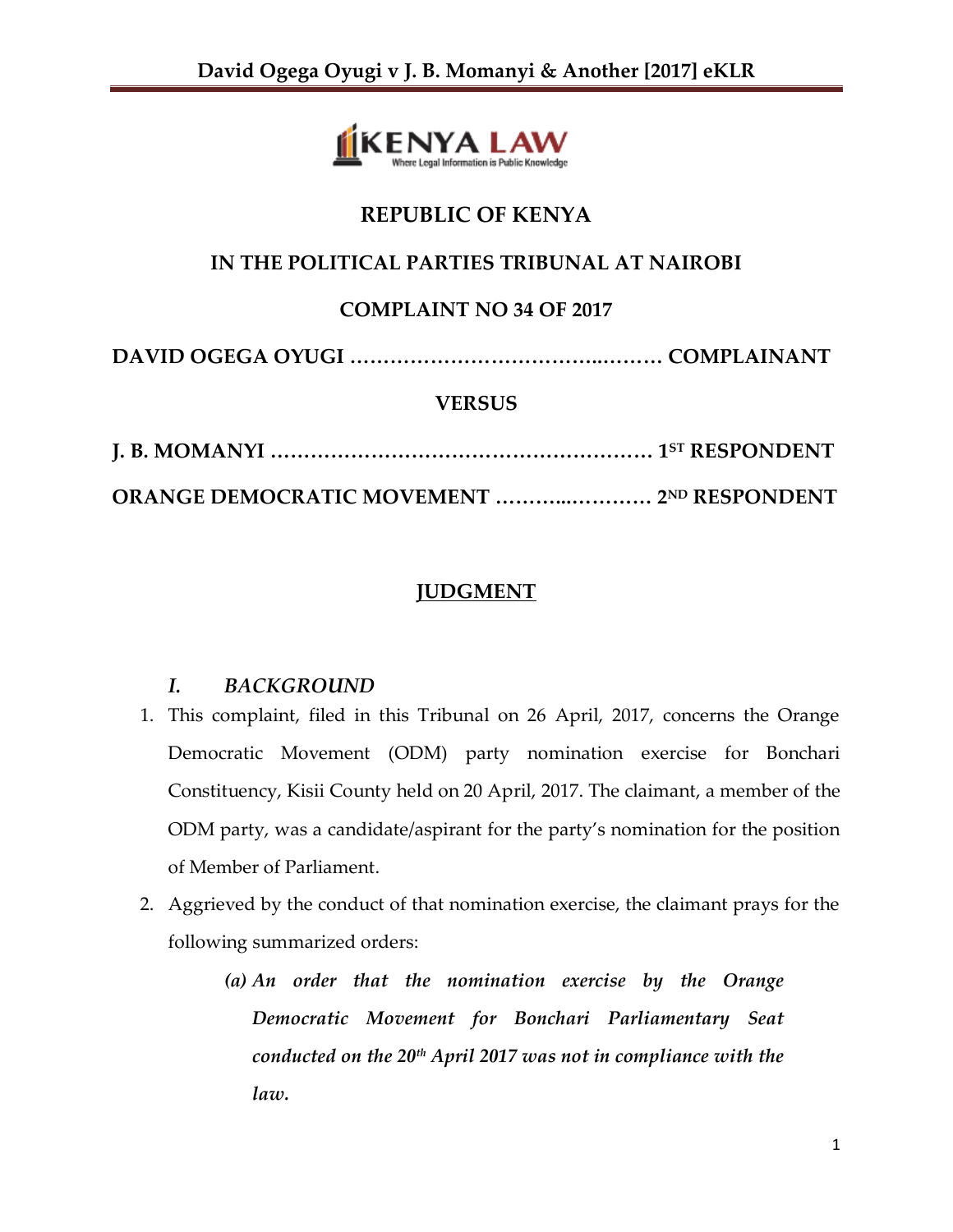- *(b) An order that the conduct of the Returning Officer, presiding officers and clerks in participating in the election by campaigning for the 1st respondent was contrary to the law.*
- *(c) An order that the nomination exercise was a nullity in its entirety.*
- *(d) A finding that the 1st respondent is guilty of material breach of the law and is disqualified from contesting in any election held by the party.*
- *(e) An order for fresh nomination exercise for Bonchari Parliamentary seat.*
- *(f) An order that the Constituency Elections Board be disbanded and a fresh one constituted.*
- *(g) An order that the Returning Officer grossly misconducted himself and he be disqualified from acting in any electoral exercise.*
- *(h) Costs.*
- 3. The claimant lodged an appeal with the party's National Appeals Tribunal (NAT) but his appeal was dismissed, hence this complaint before this Tribunal.
- 4. This matter was certified urgent on 26 April 2017 and the claimant directed to serve the respondents. On 28 April 2017, the claimant appeared before this Tribunal again under a certificate of urgency and was granted leave to serve the 2 nd respondent by way of advertising through one of the leading dailies with nationwide circulation. This matter was heard inter partes today, 3 May 2017. Despite proof of service on the  $1<sup>st</sup>$  respondent of the petition of the complaint, he did not enter appearance or file any response in this matter.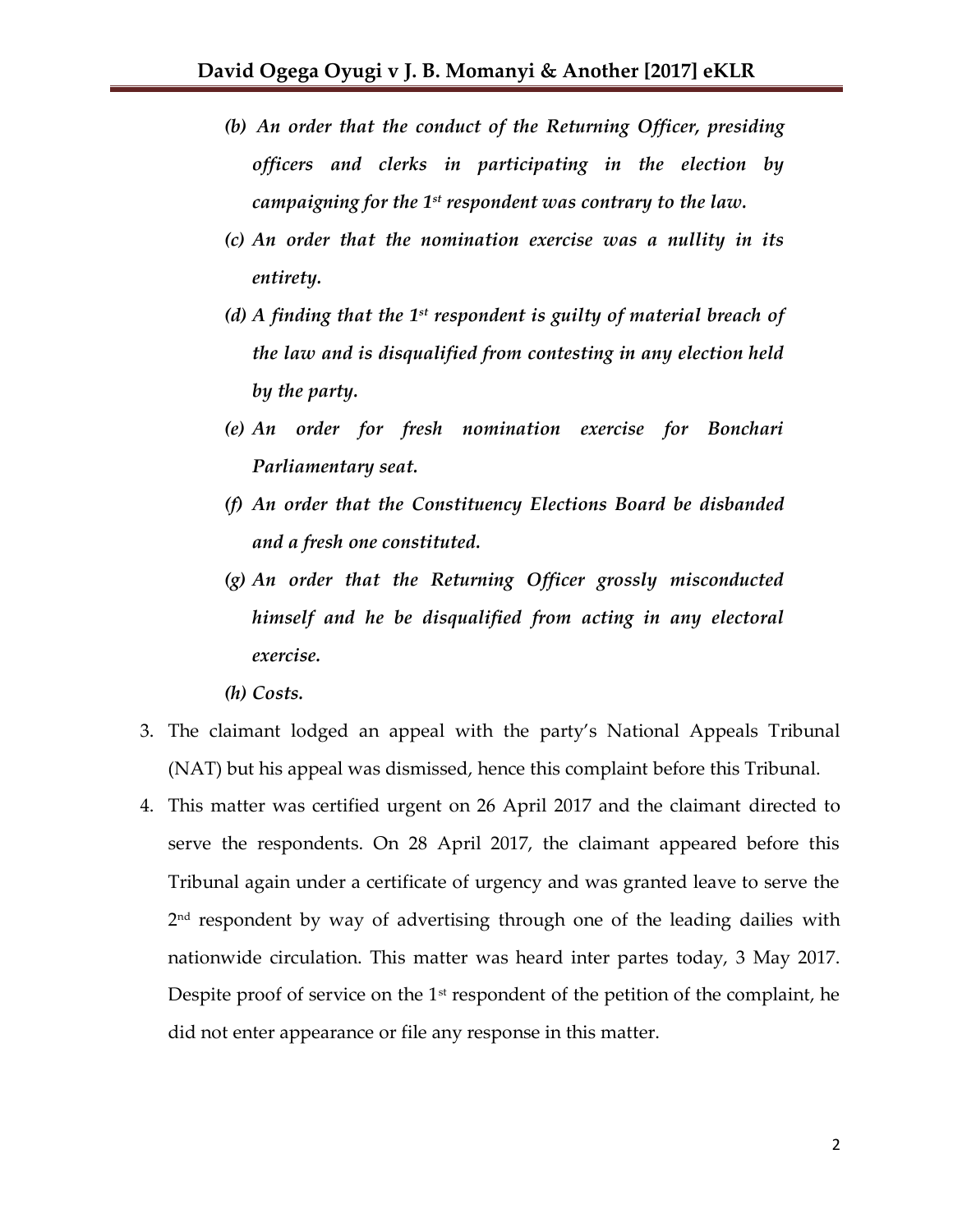#### *II. SUBMISSIONS*

- 5. The claimant submitted that on the nomination day, his agents at Suneka polling station were roughed up and thrown out of the polling center by goons hired by his opponent. That the Returning Officers were using the IEBC register instead of the Party register. Further, that the Party register as Suneka polling station was from a different constituency, Kitutu Chache North, Marani Polling station. When the claimant's agents insisted that they should use the Party register, a scuffle ensued between the Returning Officers and his agents. The supporters of the opponents joined in in the scuffle.
- 6. On hearing this, the claimant send his chief agent to find out what was happening but he too was pushed out of the polling station. Finally, the claimant personally rushed to Suneka polling station for an audience with the Returning Officer who refused him audience. The opponents' agents joined in and the claimant was beaten and injured and had to be taken to hospital where he was treated and had his mouth stitched and later driven back home.
- 7. Meanwhile, the nomination exercise continued and his opponent, J.B. Momanyi was declared the winner. The gist of his complaint is that the nomination exercise was marred by violence and was not a credible exercise.
- 8. Through Counsel Mr. Nyangito, photographic evidence was produced to the Tribunal as evidence of the treatment of the injuries occasioned by the violence. Counsel submitted that violence in an election, especially where a candidate is the victim is a very serious offence. More so, the issue that occasioned the violence, in his submission, is a very fundamental aspect as he was asking for the use of the party list and not IEBC register.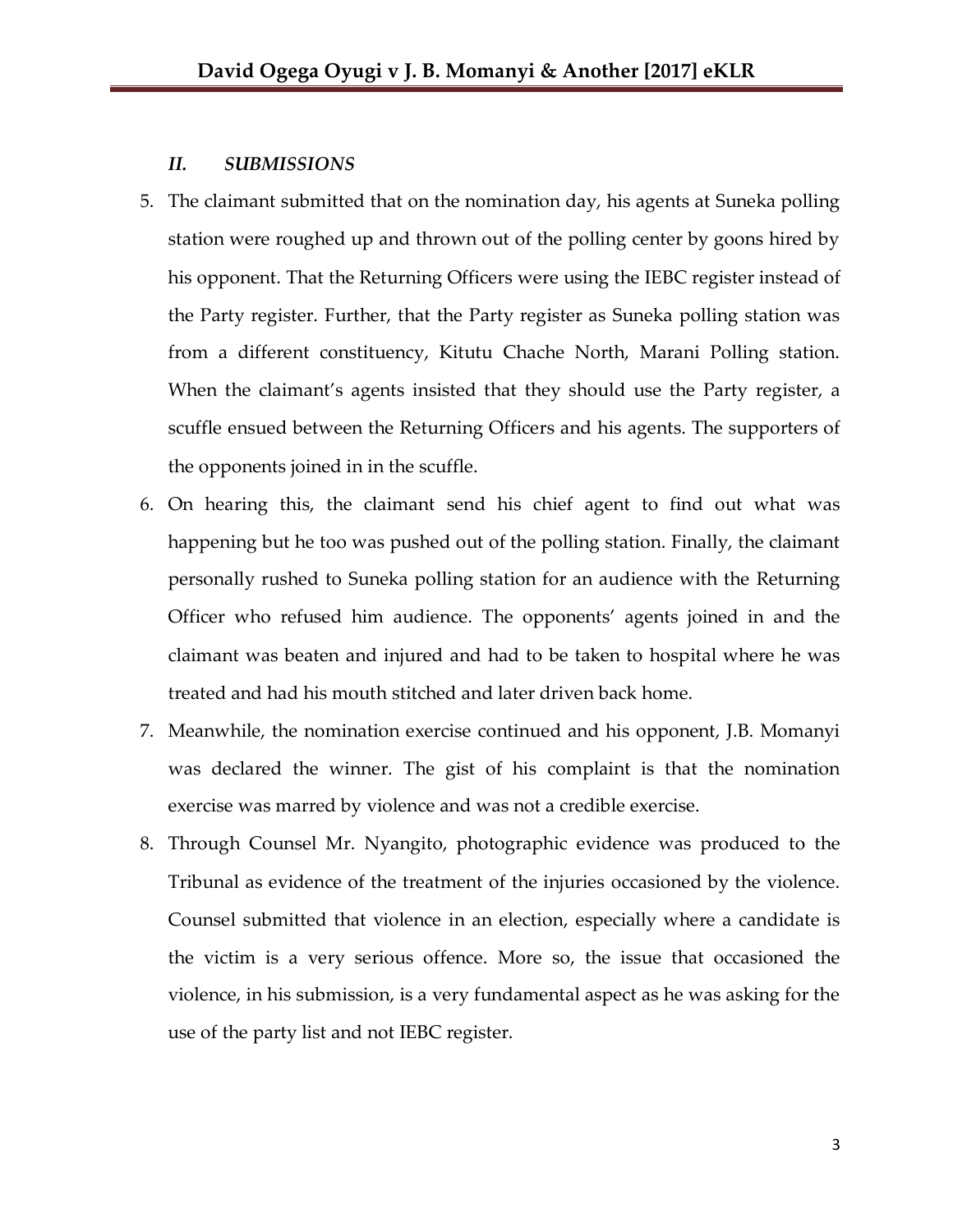- 9. He further submitted that in dismissing his appeal the party's NAT did not consider the evidence tendered. That the judgement of the NAT does not even address the issue of violence.
- 10. The 2nd respondent filed a replying affidavit sworn by one Anthony Moturi, the Parliamentary and Legal Affairs Liaison Head of ODM, and was represented by Counsel Mr. Makori. Counsel urged that the ODM party does not countenance violence in its elective programmes. It was submitted that the party's NAT heard both the claimant and the  $1<sup>st</sup>$  respondent and that the claimant was represented by counsel before the NAT. That after considering the evidence as adduced and the submissions of the parties, the NAT rendered a reasoned decision on 25 April 2017 dismissing the claimant's appeal.
- 11. Citing the case of *Peter Kimori Maranga & another v Joel Omagwa & 2 others [2013] eKLR,* counsel submitted that there is need for one to demonstrate that the irregularities, where alleged and proved, were of such a nature that they affected the outcome of the elections. In this case, he submitted that the NAT sat, heard the appeal and found that the claimant had not succeeded. That the margin of votes was 3500 against 2995 hence the problem in only one polling station could not have affected the results.

#### *III. ISSUE FOR DETERMINATION*

12. The single issue for determination is whether the nomination exercise for Bonchari Constituency Parliamentary seat was credible, free and fair; and conducted in accordance with the Constitution, the relevant statutory provisions and the political party (ODM) Election and Nomination Rules.

#### *IV. ANALYSIS*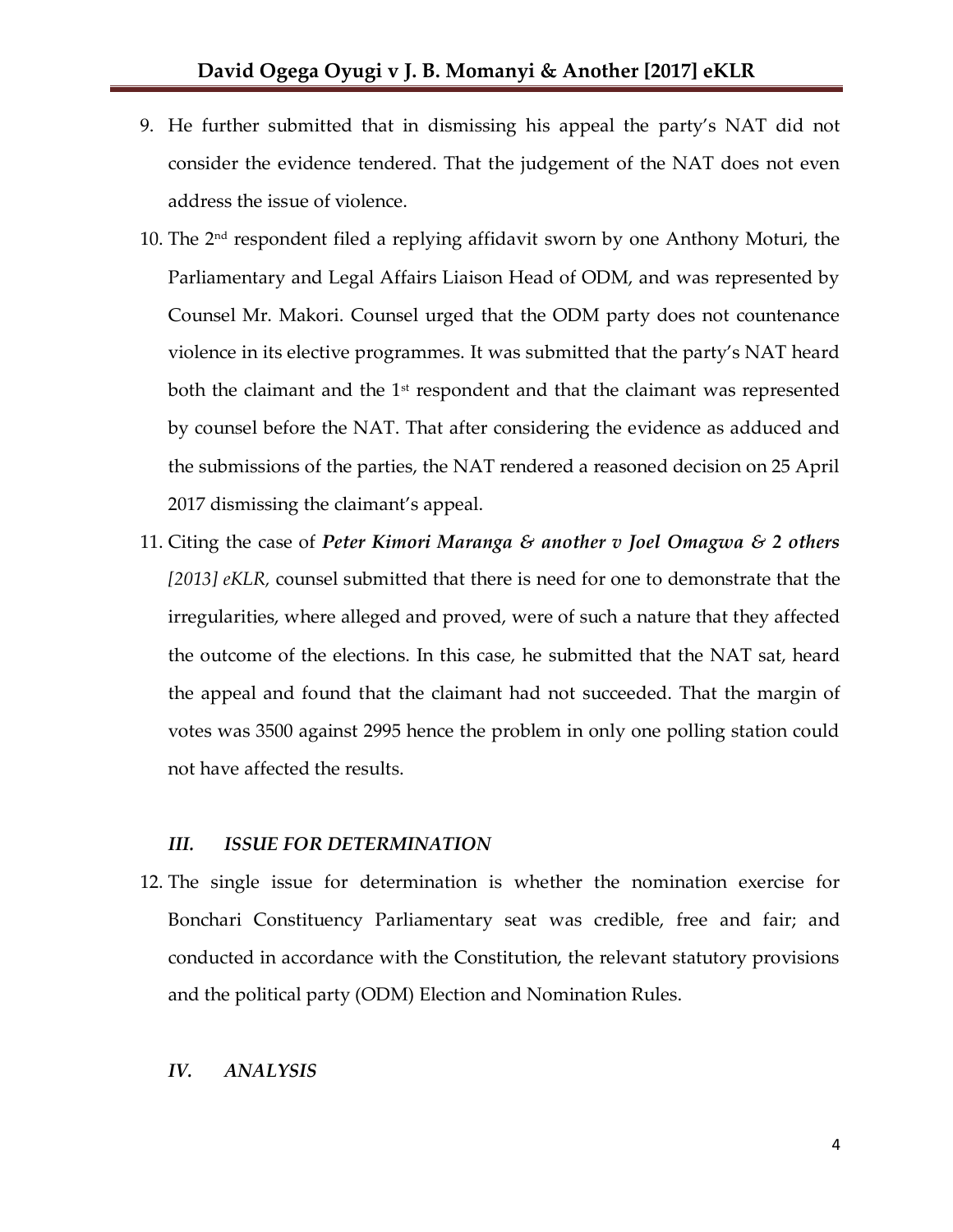- 13. It is trite law that whoever alleges must prove, and that once an allegation has been proved to the requisite threshold, the other party bears the burden of disapproving the said allegation(s). This Tribunal is cognizant of the fact that in election matters, the petitioner/claimant bears the burden of proof and that the standard of proof is higher that on a balance of probabilities but lower than beyond reasonable doubt.
- 14. The claimant has submitted on the violence that ensued, particularly at Suneka polling station. He submitted that the violence was wide spread as his agents were chased from most polling stations and Suneka was the 'boiling point'. Photographic evidence was produced, which was not challenged by the respondent. This evidence was further buttressed by the several newspapers cuttings, which again were not denied or challenged by the respondent. There are even hospital documentations from Nyangena Hospital, which again were not challenged. Suffices it to say that the evidence by the claimant on the violence that ensued that day has not been rebutted at all.
- 15. The respondent's submission is that this complaint was heard and determined by its NAT. We have perused the party's NAT decision of 25 April, 2017. While the judgment categorically particularizes the violence 'allegations' of the claimant at Suneka polling station, in its findings, the NAT does not render itself on this issue, which, as a Tribunal, we consider crucial. It is our finding that indeed the case of violence was made and proved to the requisite standard.
- 16. Violence in elections is a great *disenfranchiser*. This is a very grave election offence especially where it is perpetrated on a candidate and his/her agents. An election conducted with some candidates being maimed and hospitalized, hence removed from the process, cannot be said to be free and fair. It infringes of the core principles of the Constitution in Article 81 for conducting free and fair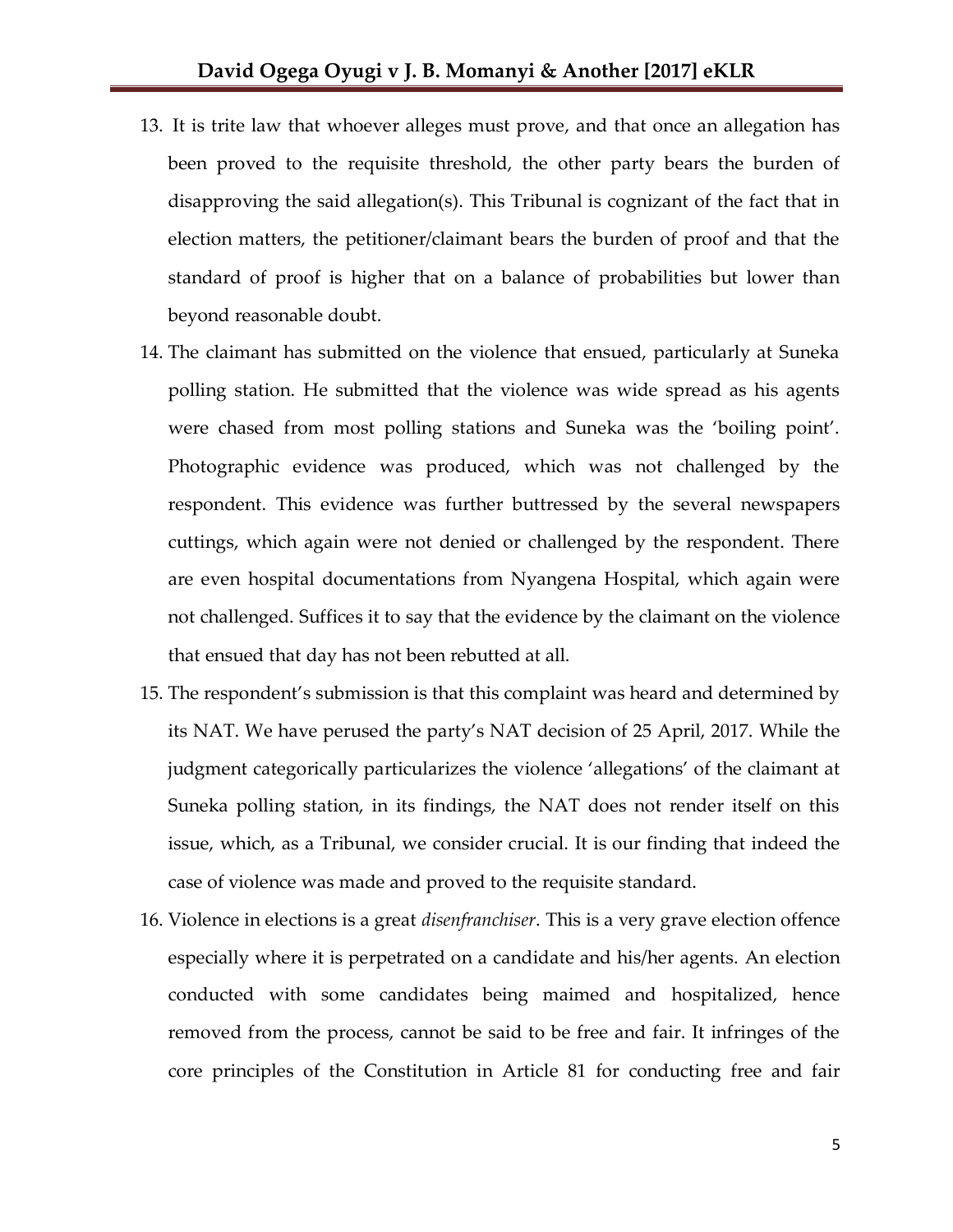elections which are *"free from violence, intimidation, improper influence or corruption".* A candidate's agents not only signify the presence of a candidate in a polling station, but also legitimize the electoral process. Hence where the same are completely locked out of a polling station, that election lacks the legitimacy that comes with transparency in Article 81 of the Constitution.

17. Further, the claimant submitted that the cause of the scuffle was the query by his agents on why the IEBC register was being used instead of the party register. This was a very legitimate concern that ought to have been addressed by the returning officer. Rule 23 of the *Orange Democratic Movement, Election and Nomination Rules,* is categorical that:

> **23.1 For purposes of conducting elections by universal suffrage, the NEB (National Elections Board) shall ensure that there are registers of all party members in all Wards, Constituencies and Counties as the case may be.**

> **23.2 On the date determined for polling, eligible voters as per the Party register shall be identified by availing the following documents:**

- **(i) National Identity card, and**
- **(ii) Voters' card or Passports.**
- 18. Hence, a candidate's agents having raised such a fundamental issue, the same ought to have been addressed and not have them assaulted and removed from the polling station. Again, while this issue has been emphatically raised by claimant, the respondent has not responded to it. The register of voters is a key component of an election. Without it, no credible election can be said to have been conducted. Hence where the same is questioned and/or missing like in this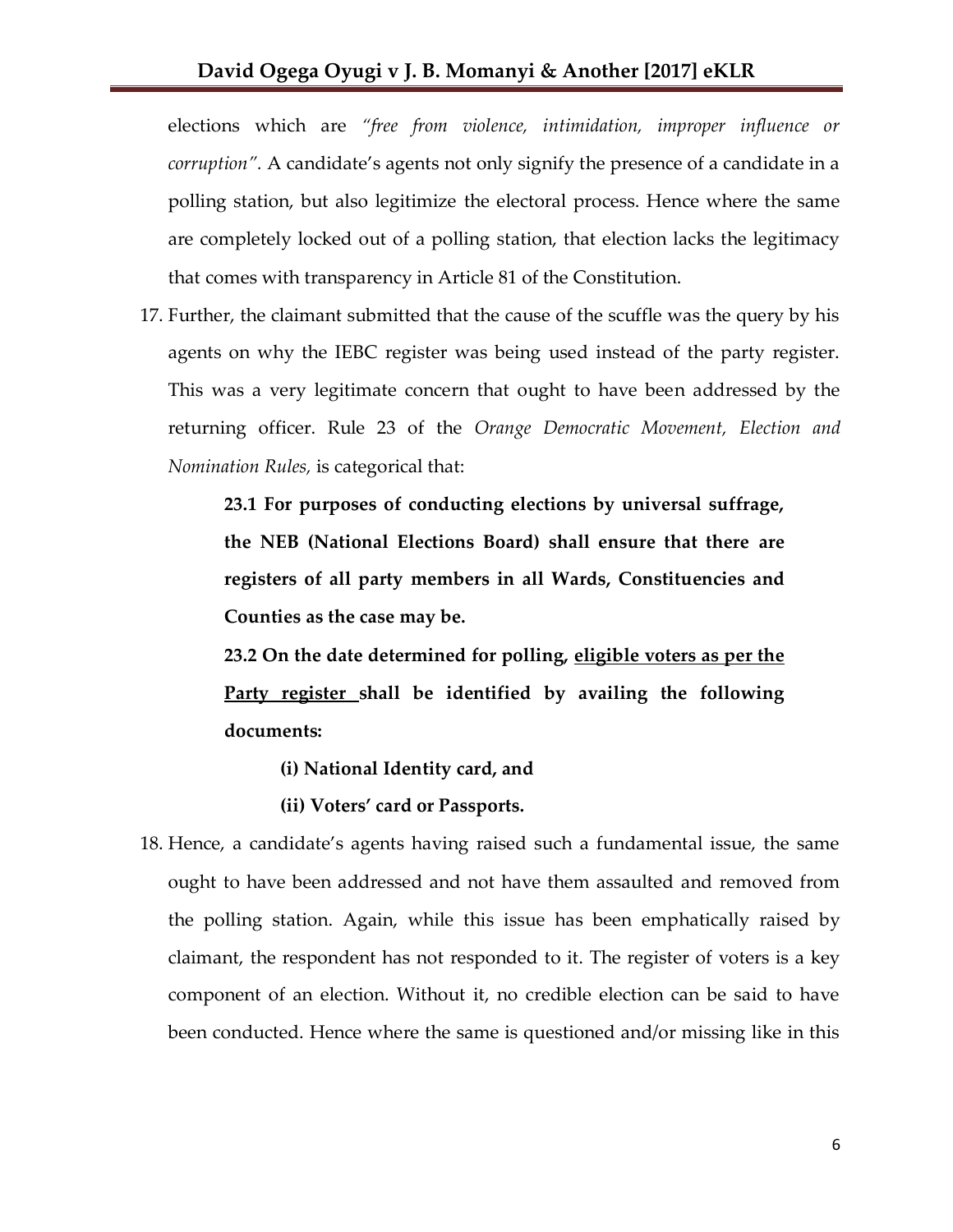case, such an election cannot be said to have been conducted in accordance with the Constitution, the Electoral laws and Rules and a party's Election Rules.

#### *V. RELIEFS*

- 19. We reproduced a summary of the prayers that the claimant urged us to grant. While we find that the nomination exercise was conducted contrary to the law, some of the prayers sought by the claimant are not available for this Tribunal to issue. Consequently, we are inclined to make the following orders which we hereby do:
	- *(a) That the nomination exercise by the Orange Democratic Movement for Bonchari Parliamentary seat, Kisii County, conducted on the 20th April, 2017 was not conducted in compliance with the law in particular with the provisions of Articles 10, 38, 83 and 91 of the Constitution.*
	- *(b) That the nomination exercise by the Orange Democratic Movement for Bonchari Parliamentary seat conducted on the 20th April, 2017 is null and void.*
	- *(c) That a fresh nomination exercise for Bonchari Parliamentary seat shall be held within the next 48 hours of this Judgment.*

*(d) The 2nd respondent shall bear the costs of the claimant herein.*

20. Orders accordingly.

### **DATED and DELIVERED AT NAIROBI this 3 RD DAY OF MAY 2017**

**1. Kyalo Mbobu ……………………………. Chairman**